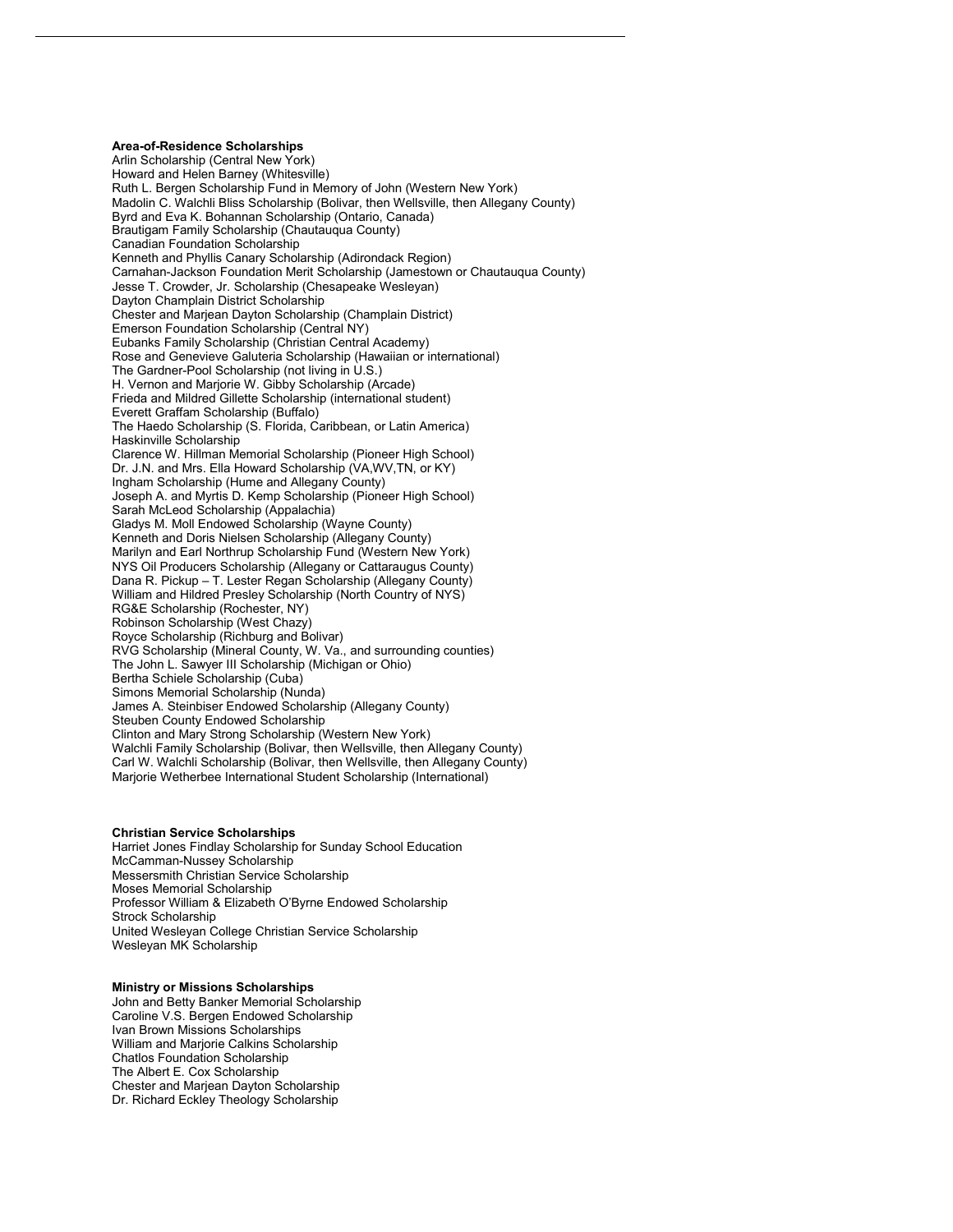Dr. Storer W. Emmett Scholarship Bernice Fish Scholarship The Foster-Hoyer Scholarship Gunsalus-UWC Ministerial Scholarship The Calvin & Doris Hayes Scholarship James H. and Elizabeth Hogg Scholarship Houghton Family Scholarship Howard and Iva Jacox Scholarship J. H. Lockwood Memorial Scholarship Joy E. Palmer Scholarship for Christian Service Joy Palmer Missionary Endowed Scholarship Norman & Grace Pusey Endowed Scholarship Paul S. Reeves Scholarship Claude Ries Scholarship Pierce and Jeanette Samuels Scholarship Seaman Family Scholarship Carlyle and Scott Smith Scholarship Willard G. and Mae L. Smith Scholarship James E. Spear Memorial Scholarship Mary Lou Widdowson Scholarship Earle L. Wilson Scholarship Ziegler-Bronner Scholarship

#### **Music Scholarships**

Professor John M Andrews String Instrument Scholarship Arlin Scholarship Wilfred and Mary Bain Endowed Scholarship Joanne L. Bingham Senior Music Scholarship John G. Brokaw III Scholarship Carolyn K. Campbell Scholarship Clint A. Clifford Endowed Scholarship Frederick C. Denham Organ Scholarship Florence B. Dodds Scholarship Charles H. Finney Endowed Scholarship Dr. & Mrs. DeVere Gallup Scholarship Nancy Connor Good Music Education Fund Aileen C. Hedrick Endowed Scholarship Wagor/Hommel Scholarship Mimi Hwang Memorial Scholarship Ethel Boyce Johnson Endowed Music Scholarship Walter T. Knox Scholarship Robert R. Mackenzie Scholarship Music and Choir Scholarship S. Hugh and Wilfrieda Paine Scholarship George Seher Scholarship Jacob & Marie Smith Church Music Scholarship Willard G. and Mae L. Smith Scholarship Paul and Mildred Temple Scholarship Dorothy Yahn Walrath Organ Scholarship Linford C. Wilcox Memorial Scholarship Woods Memorial Scholarship Marilyn York Scholarship

## **Scholarships for Demonstrated Financial Need**

George I. Alden Trust Scholarship Laurel Davies Alexander Scholarship Avery Scholarship Barnes-Eldrod Scholarship The Alfred and Hazel Benson Scholarship The Rev. P. Arthur Brindisi Scholarship Fred J. Brotherton Charitable Foundation Scholarship Buffalo Endowed Scholarship Calvary Church Scholarship Antoinette Conway Scholarship Thomas Danks Scholarship Ethel Davis Scholarship Deerfoot Lodge Scholarship Sam and Louise Dominguez Scholarship Roberta Fair Scholarship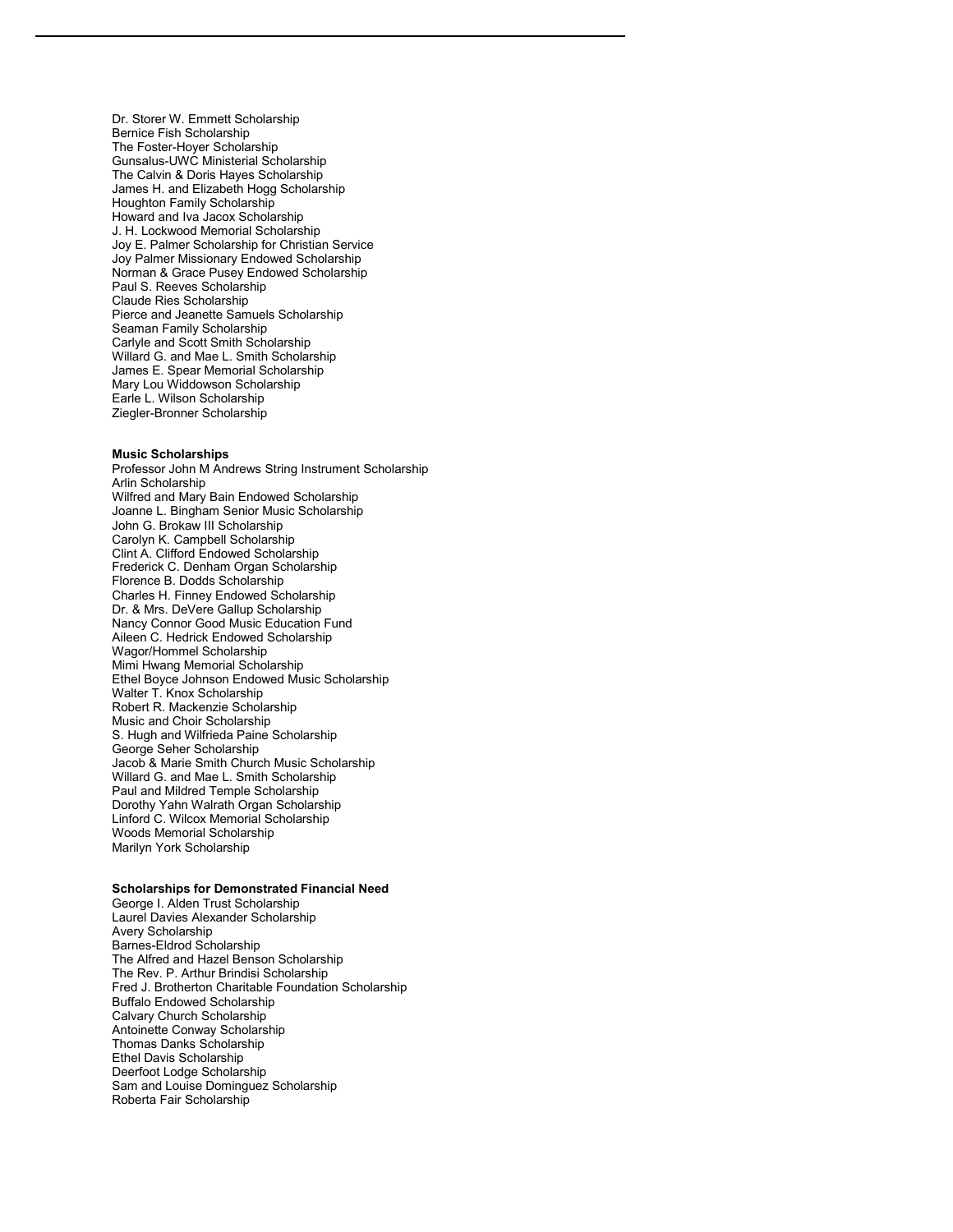Bess Fancher Scholarship Bresee Family Scholarship Professor Robert Cummings Scholarship Folger Family Scholarship Kaltenbaugh General Scholarship Gardner Scholarship The Gardner-Pool Scholarship George and Jane Gibbins Scholarship Everett Graffam Scholarship The Steven & Judy (Derck) Hain Scholarship Alice Houghton Scholarship Howes Trust Scholarship James Harrington Hurd Scholarship Samuel Howes II Scholarship Professor Jake Jacobson Scholarship Kalla Scholarship Kalle-Herbst Scholarship George Ivan Koonce Scholarship George and Esther Lalka Scholarship Carl J. Lambein Scholarship Luke and Pearl Lindley Scholarship The Lombardo-Fillmore Scholarship Kenneth L May Scholarship Richard W. McCann Scholarship McKee Scholarship Paul V. Miller Scholarship E.A. Moos Foundation Scholarship Richard and Evelyn Naughton Scholarship Pardee Endowment Jennie Parker Scholarship Mary R. Presley Scholarship Bert Rapp Scholarship Rev. Bertrand E. Rudd Endowed Scholarship Fred H. and Susanne K. Sawada Scholarship Franklin Shisler Scholarship Arnold & Lillian Shute Memorial Scholarship The Sisson Family Scholarship Howard F. and Guendolen S. Smith Scholarship Snowberger Scholarship Soaring Eagles Memorial Scholarship Paul Robert Steese Memorial Scholarship The Class of 1966 Scholarship The Class of 1968 Scholarship The Class of 1969 Scholarship The Class of 2014 Scholarship Layton and Olive Vogel Scholarship The Coreena L. Weaver, MD Scholarship

## **Business Scholarships**

Ruth L. Bergen Scholarship Fund in Memory of John Arnold Cook Scholarship Halberg Family Scholarship Grover and Ingrid Jensen Scholarship Lazaros Lazarides Memorial Scholarship John R. Peachey Scholarship Dana R. Pickup – T. Lester Regan Scholarship Reynolds-Santor Women in Business Scholarship Hans Rothenbuhler Scholarship Janet Decker Steiner Endowed Scholarship Gerald and Mildred VanderVeen Endowed Fund

## **Education Scholarships**

Christine Besaw Endowed Scholarship The Marjorie Wohlgemuth Campbell Scholarship Colossians 1:9-12 Scholarship The Foster-Hoyer Scholarship Aileen C. Hedrick Endowed Scholarship Joan C.V.G. Holman Scholarship Houghton Family Scholarship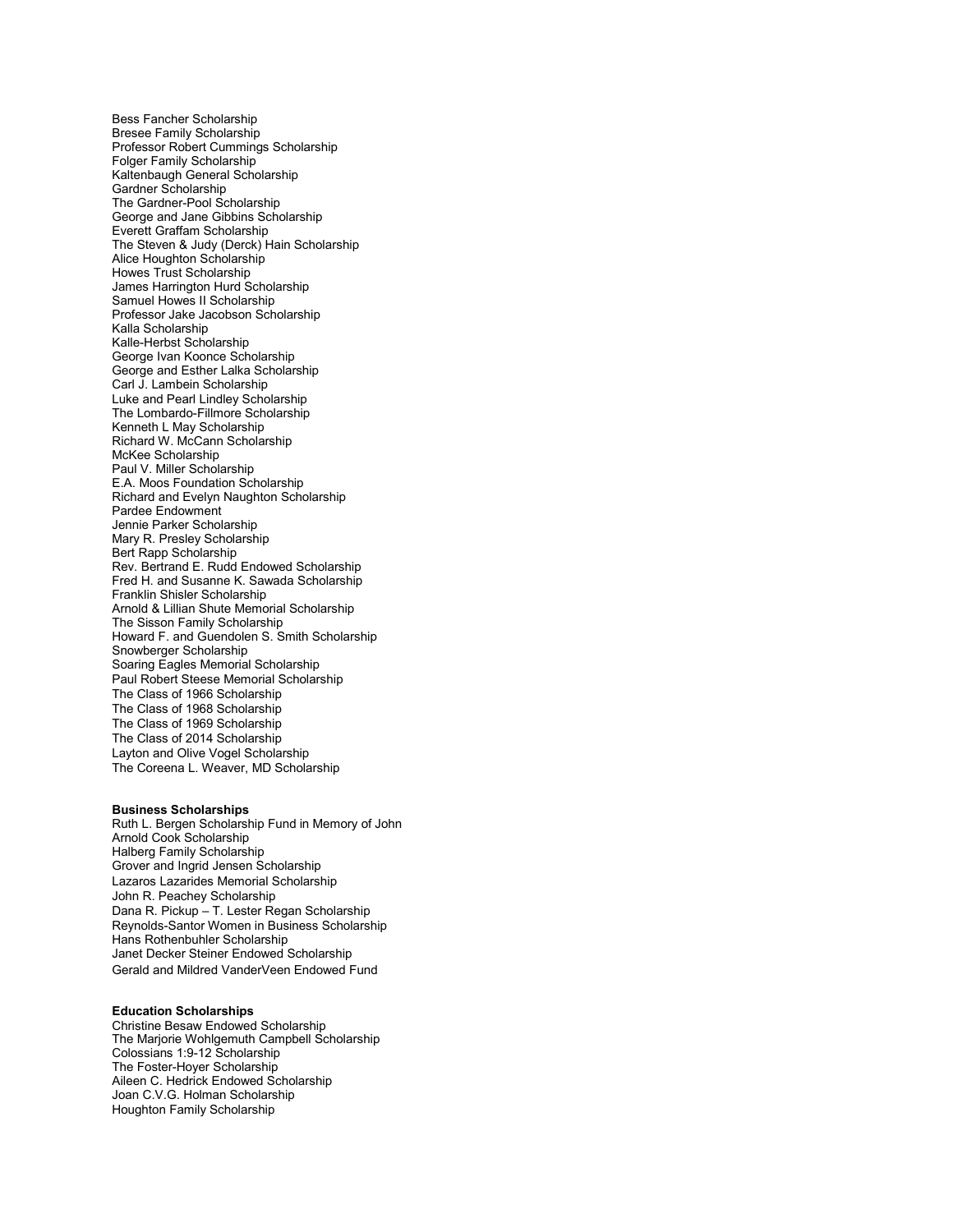Ian Mapes Memorial Scholarship Emilie and Frank Mazza Endowed Scholarship Raymond and Ethel Meahl Scholarship Mary Ellen Sheridan Education Scholarship The Teacher Leader Scholarship Clifford W. & Katherine Thomas Scholarship Dean V. & Doris Bain Thompson Scholarship 1934-38 George Wells Scholarship Lucele Hatch Wilson Scholarship

#### **English Scholarships**

James E. Barcus, Jr. Scholarship Nancy Bidwell Barcus Scholarship Lionel Basney Memorial Endowed Scholarship Borlen-Finch Memorial Scholarship Daniel Cutter Literature Scholarship Whitman & Dorothy Daniels Alice Mary Baker Hazlett Scholarship

#### **Science and Math Scholarships**

Emily Markham Adelmann Scholarship in Medical Missions John M. Andrews III Scholarship Dian and George Bagley Scholarship Gail Wooster Bagley Scholarship Benninger Scholarship Kenneth Boon Scholarship Dr. Marjean B. Brauch Scholarship Dorah Burnell Memorial Scholarship Dr. Stephen W. Calhoun Scholarship Colossians 1:9-12 Scholarship James A. Comstock Memorial Scholarship Hazel I. Crocker Scholarship Howard and Helen Crosby Scholarship Dr. Storer W. Emmett Scholarship Rachel Davison Fee Scholarship The Foster-Hoyer Scholarship Dr. & Mrs. DeVere Gallup Scholarship The Heller Family Scholarship Dr. Wei Hu Alumni Scholarship Alan R. Johnson Scholarship Ronald S. Kaczala Class of 1965 Scholarship in Physics Clyde E. Keeler Memorial Scholarship Adrien R. LaBombarde Math Scholarship George and Esther Lalka Scholarship The Professor George E. Moreland Scholarship Jeffrey Osgood Memorial Scholarship Osgood Science and Academic Scholarship The McMillen Math & Engineering Scholarship Dana R. Pickup – T. Lester Regan Scholarship Richard W. Price Scholarship Dr. Gustave & Louise Prinsell Scholarship Jeffrey R. Prinsell, DMD, MD Scholarship Bill Roeske Scholarship Crystal Rork Scholarship George Seher Scholarship Shannon Scholarship Cora Esther Sparks Memorial Scholarship Ethlyn Stebbins Scholarship Dr. John A. and Madeline W. Stewart Scholarship Jeff Telego Memorial Scholarship Arvis and Mavis Tucker Endowed Scholarship Carl and Marian Wirth Scholarship The Rod and Beverly Woodruff Scholarship

# **Special Category Scholarships**

Abdullah Scholarship: equestrian Betts Scholarship: transfers The Bezalel Award Nick Bohall Scholarship